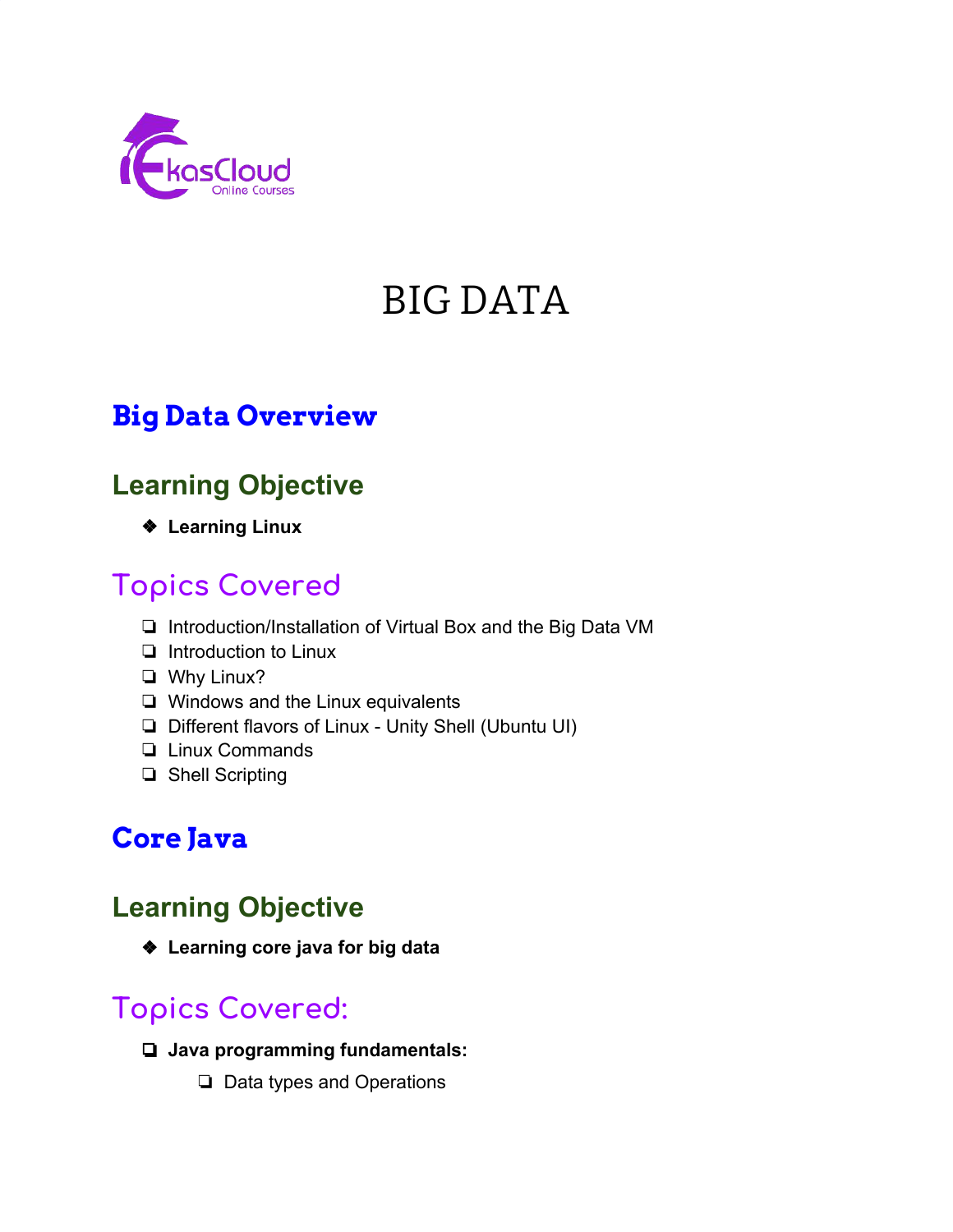$\Box$  if conditions, Loops – for, while and do while

#### ❏ **Data Handling and Functions:**

- ❏ Arrays Single Dimensional and Multidimensional Arrays
- ❏ Functions,Function with Arguments, Function Overloading
- ❏ The concept of Static Polymorphism
- ❏ String Handling String,StringBuffer Classes

#### ❏ **Object Oriented Programming in Java:**

- ❏ Concept of Object Orientation
- ❏ Attributes and Methods
- ❏ Classes and Objects
- ❏ Methods and Constructors
- ❏ Default Constructors and Constructors with Arguments
- ❏ Inheritance, Abstract, Final, Static
- ❏ Packages

## **SQL**

### **Learning Objective**

❖ **Learn the fundamentals of databases and extract information from RDBMS using the structured query language.**

- ❏ Introduction to RDBMS
- ❏ Installing mysql
- ❏ Retrieving
- ❏ Updating
- ❏ Inserting
- ❏ Deleting
- ❏ Sorting AND Filtering
- ❏ Summarizing AND Grouping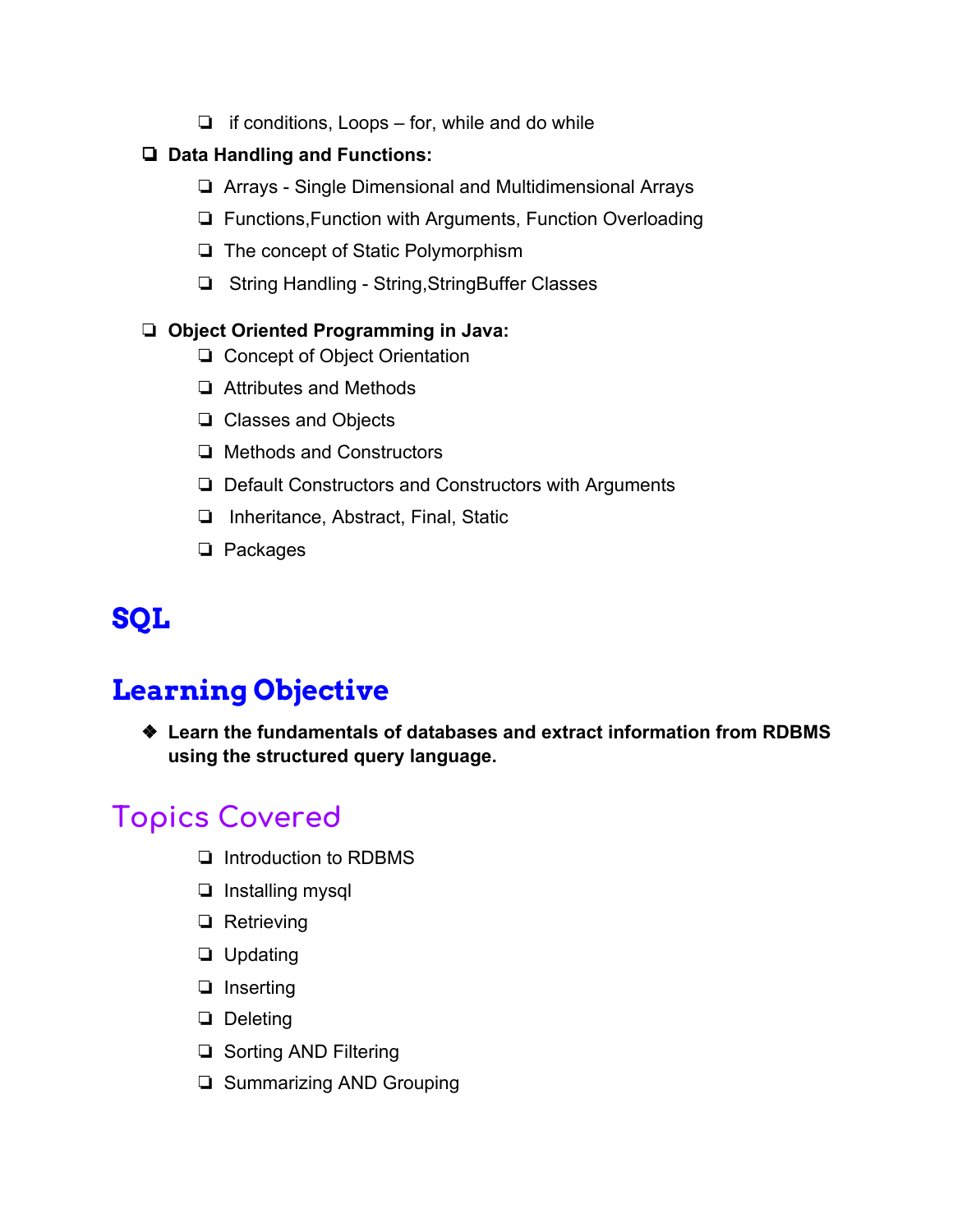- ❏ Using Subqueries
- ❏ Joining Tables
- ❏ Views
- ❏ Stored Procedure

### **Python for Big data**

### **Learning Objective**

❖ **Learning and Building a foundation for the most in-demand programming language of the 21st century**

- ❏ Python programming
- ❏ Environment Setup
- ❏ Jupyter Notebook Overview
- ❏ Data types:Numbers,Strings,Printing,Lists,Dictionaries
- ❏ Booleans,Tuples ,Sets
- ❏ Comparison Operators
- ❏ if, elif, else Statements
- ❏ Loops: for Loops, while Loops
- ❏ range()
- ❏ list comprehension
- ❏ functions
- ❏ lambda expressions
- ❏ map and filter
- ❏ methods
- ❏ Programming Exercises
- ❏ Modules and packages
- ❏ Errors and Exception Handling
- ❏ Python for Exploratory Data Analysis:Pandas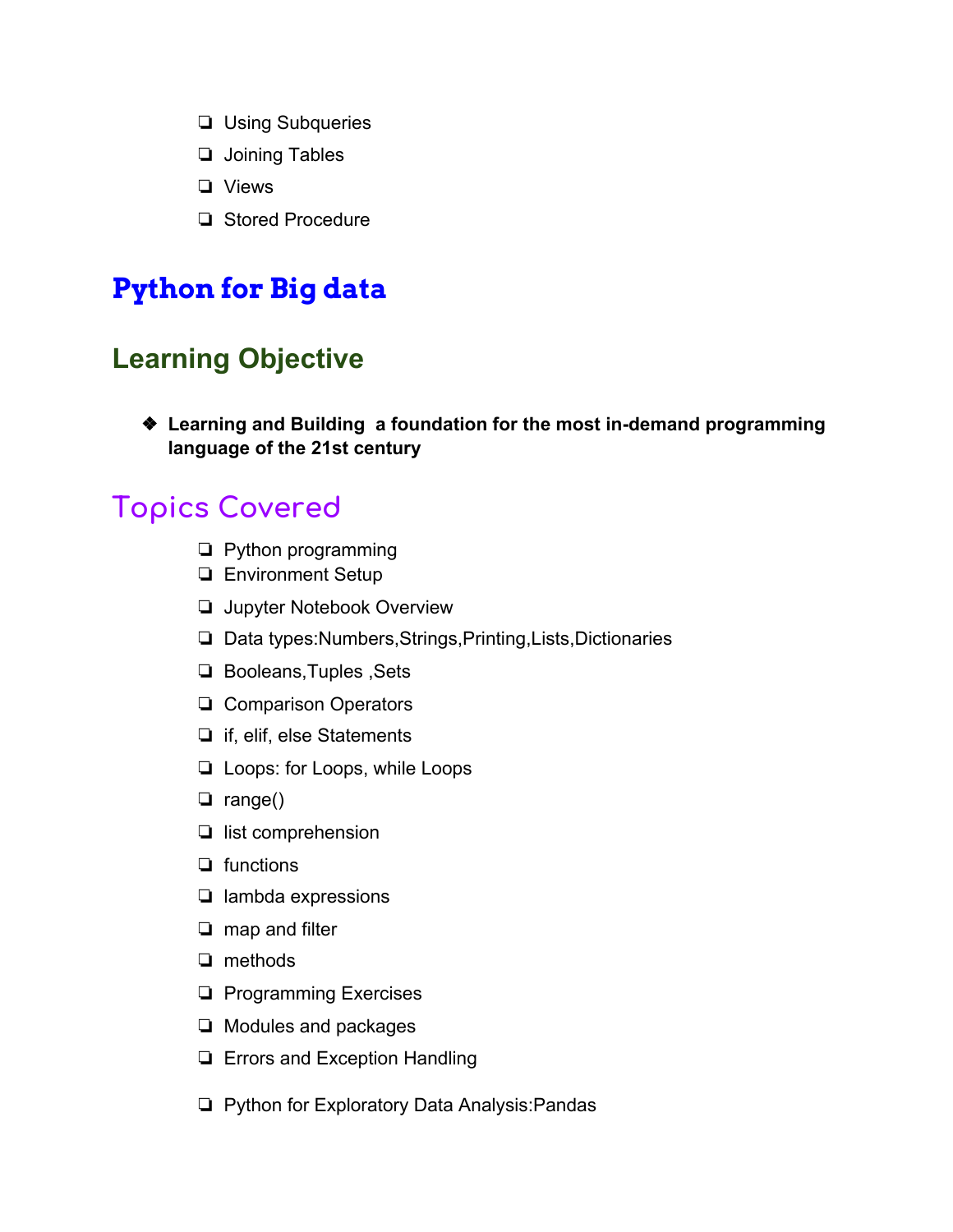- ❏ Introduction to Pandas
- ❏ Series
- ❏ Data Frames
- ❏ Missing Data
- ❏ GroupBy
- ❏ Merging, Joining and Concatenating
- ❏ Operations
- ❏ Data Input and Output

#### **Note :All topics are delivered as Hands-On sessions.**

### **HADOOP**

### **Learning Objective**

❖ **Learning Hadoop and its Architecture**

- ❏ Introduction to Big data and Hadoop
	- ❏ What is Big Data?
	- ❏ What are the challenges for processing big data?
	- ❏ What is Hadoop?
	- ❏ Why Hadoop?
	- ❏ History of Hadoop
	- ❏ Hadoop ecosystem
	- ❏ HDFS
	- ❏ MapReduce
- ❏ Understanding the Cluster
	- ❏ Hadoop 2.x Architecture
	- ❏ Typical workflow
	- ❏ HDFS Commands
	- ❏ Writing files to HDFS
	- ❏ Reading files from HDFS
	- ❏ Rack awareness
	- ❏ Hadoop daemons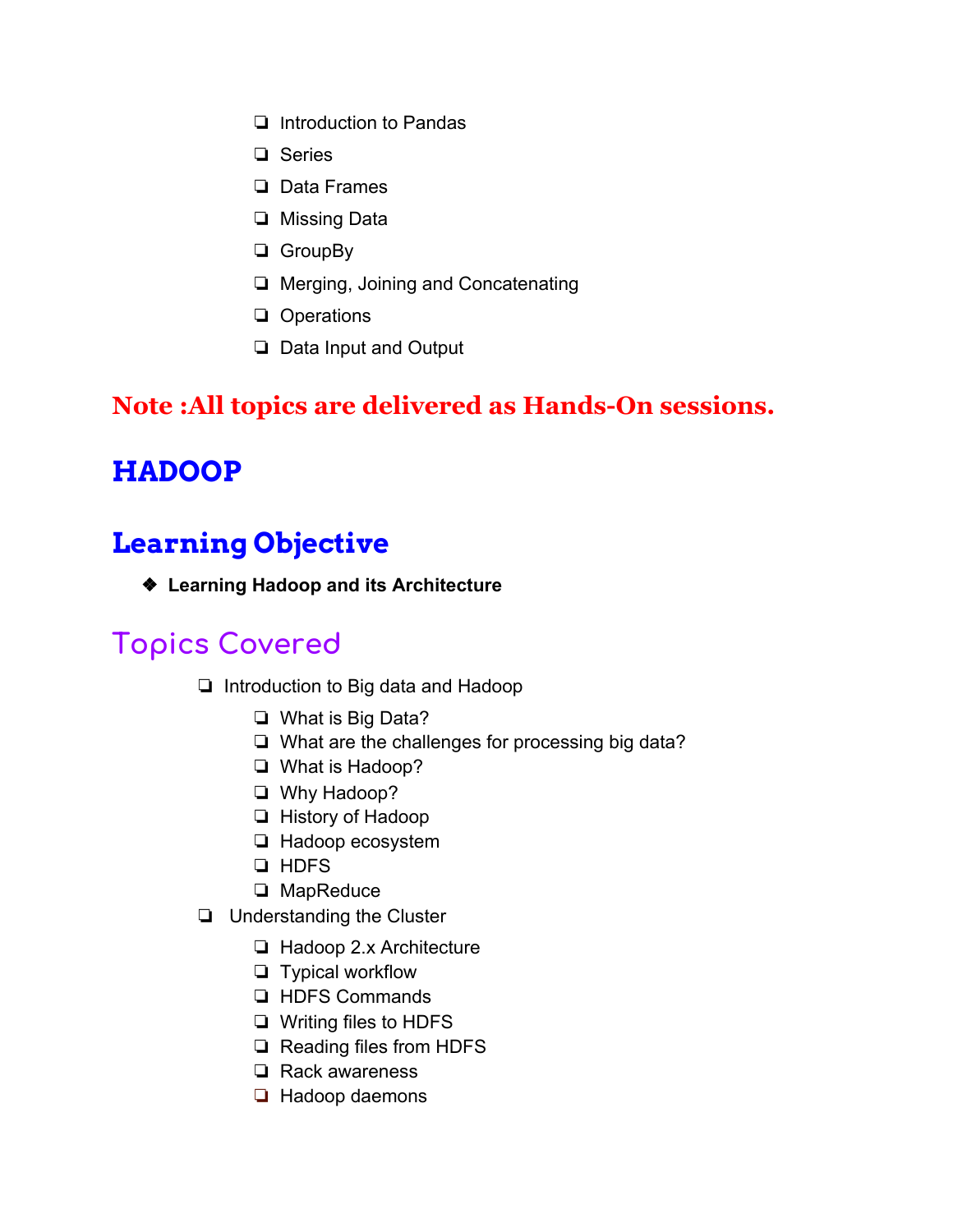#### ❏ MapReduce

- ❏ MapReduce overview
- ❏ Word count problem
- ❏ Word count flow and solution
- ❏ MapReduce flow Typical workflow
- ❏ Developing MapReduce Application
	- ❏ Data Types
	- ❏ File Formats
	- ❏ Explain the Driver, Mapper and Reducer code
	- ❏ Configuring development environment Eclipse
	- ❏ Writing unit test
	- ❏ Running locally
	- ❏ Running on cluster
	- ❏ Hands on exercises Word count problem
	- ❏ MapReduce combiner
	- ❏ MapReduce partitioner
	- ❏ MapReduce distributed cache

## **Pig**

### **Learning Objective**

- ❖ **Learning Pig**
- ❖ **Using Pig for Big data analysis**

- ❏ Introduction and Architecture
- ❏ Different Modes of executing Pig constructs Data Types
- ❏ Dynamic invokers Pig streaming Macros
- ❏ Pig Latin language Constructs (LOAD, STORE, DUMP, SPLIT etc)
- ❏ User Defined Functions
- ❏ Use Cases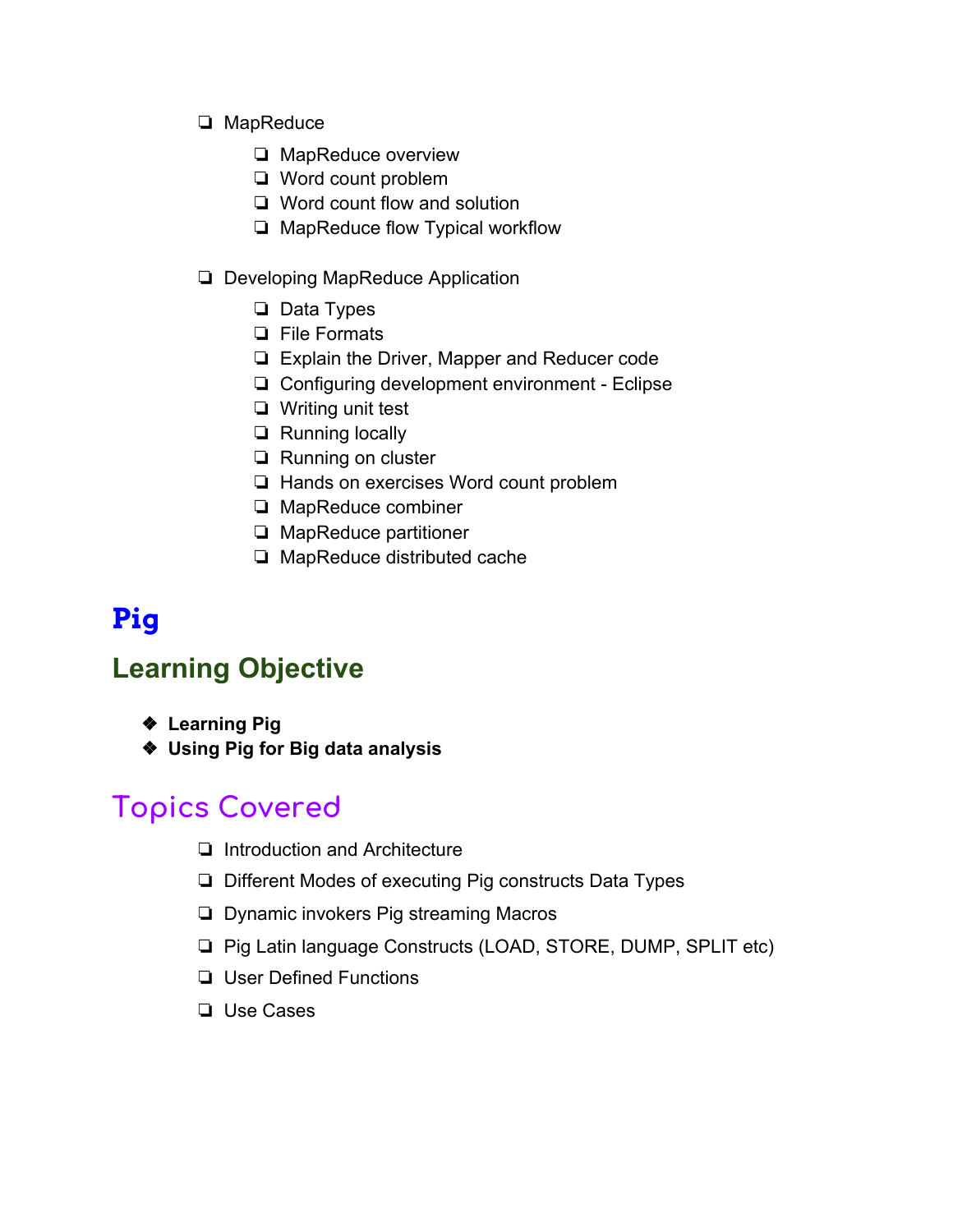### **Hive**

### **Learning Objective**

- ❖ **Learning Hive**
- ❖ **Using Hive for Big data analysis**

### **Topics Covered**

- ❏ Introduction and Architecture
- ❏ Different Modes of executing Hive queries
- ❏ Metastore Implementations
- ❏ HiveQL(DDL & DML Operations)
- ❏ External vs Managed Tables Views
- ❏ Partitions & Buckets User Defined Functions
- ❏ Transformations using Non Java Use Cases
- ❏ Comparison of Pig and Hive.

#### **Note :All topics are delivered as Hands-On sessions.**

### **SQOOP**

#### **Learning Objective**

❖ **Learning Sqoop.**

- ❏ Sqoop Architecture
- ❏ Sqoop Import Command Arguments, Incremental Import
- ❏ Sqoop Export
- ❏ Sqoop Jobs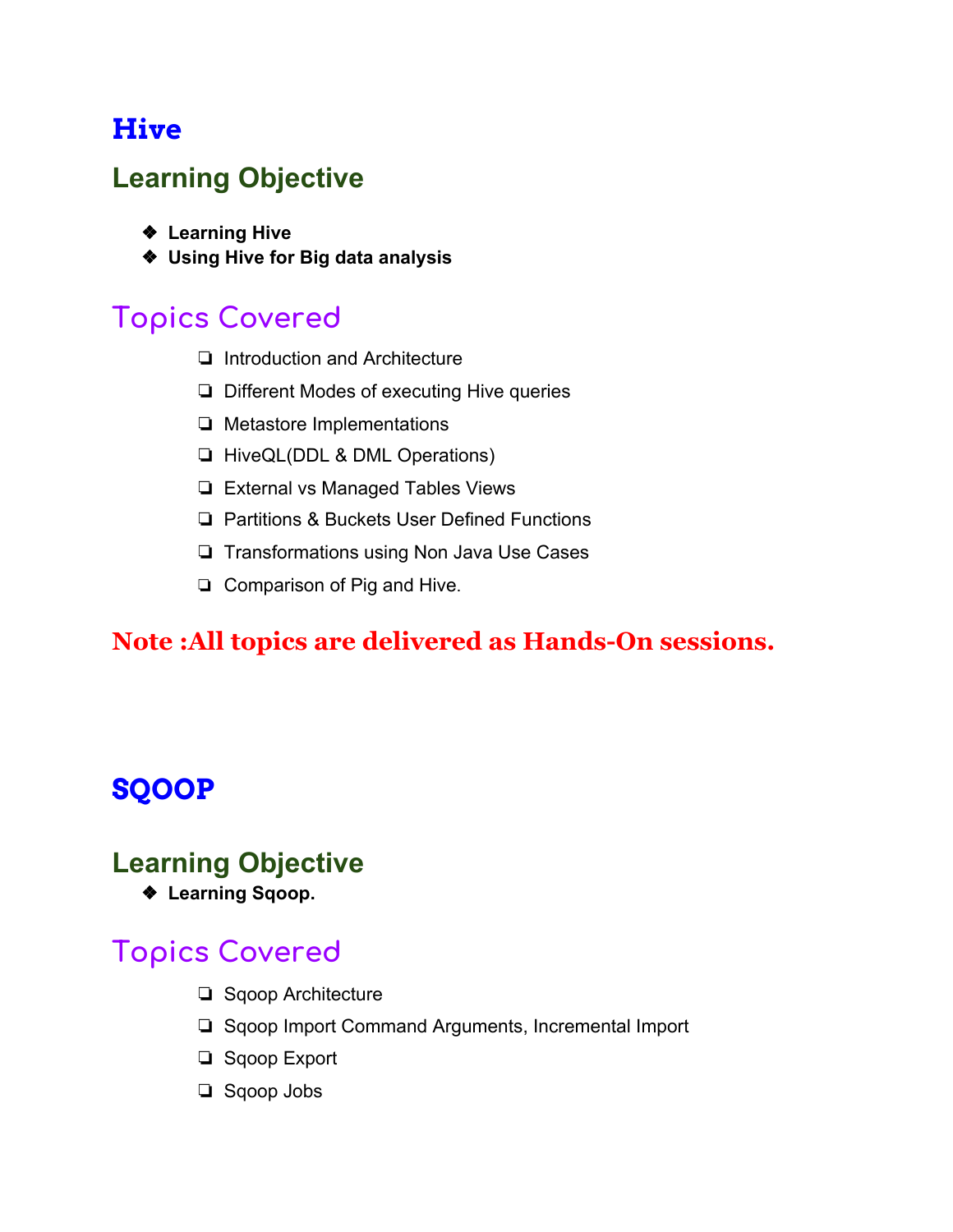❏ Hands-on exercises

### **Flume**

### **Learning Objective**

❖ **Learning flume.**

### **Topics Covered**

- ❏ Flume Agent Setup
- ❏ Flume Architecture
- ❏ Types of sources, channels, sinks Multi Agent Flow
- ❏ Hands-on exercises

### **NoSQL Database:HBase**

### **Learning Objective**

❖ **Learning Big Data Database**

- ❏ NoSQL Concepts
- ❏ Review of RDBMS
- ❏ Need for NoSQL
- ❏ Brewers CAP Theorem
- ❏ ACID vs BASE
- ❏ Schema on Read vs. Schema on Write
- ❏ Different levels of consistency
- ❏ Bloom filters
- ❏ HBase architecture and concepts
- ❏ Hbase Data Model
- ❏ Hbase Shell Interface
- ❏ Hbase Java API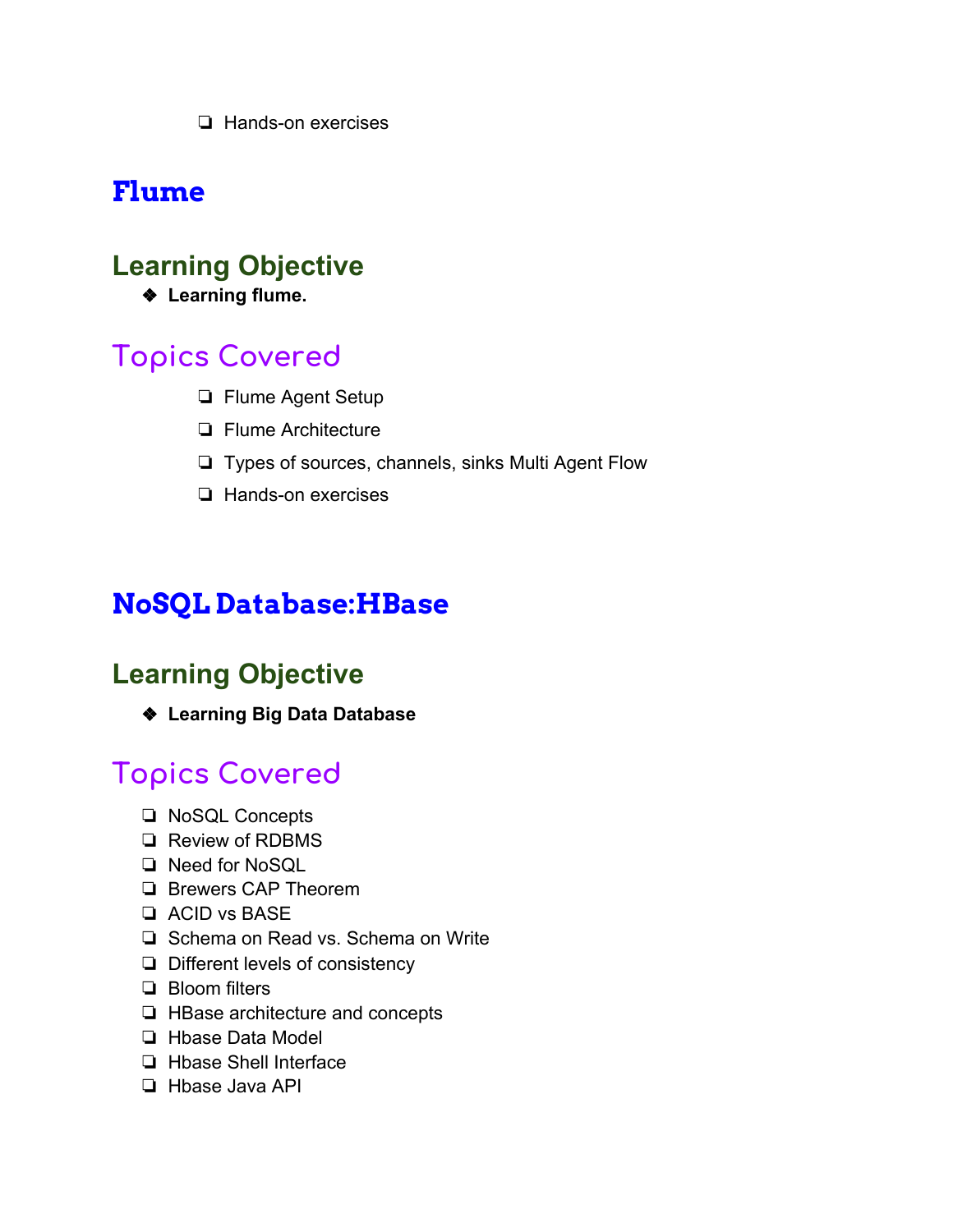- ❏ Different types of NoSQL databases:
- ❏ Key Value
- ❏ Columnar
- ❏ Document
- ❏ Graph

#### **Note: All topics are delivered as Hands-On sessions.**

### **Oozie**

### **Learning Objective**

❖ **Writing oozie workflow**

### **Topics Covered**

- ❏ Oozie workflow creations
- ❏ Oozie Job submission, monitoring, debugging
- ❏ Concepts on Coordinators and Bundles
- ❏ Hands-on exercises

#### **Note: All topics are delivered as Hands-On sessions.**

### **Hadoop Use Cases**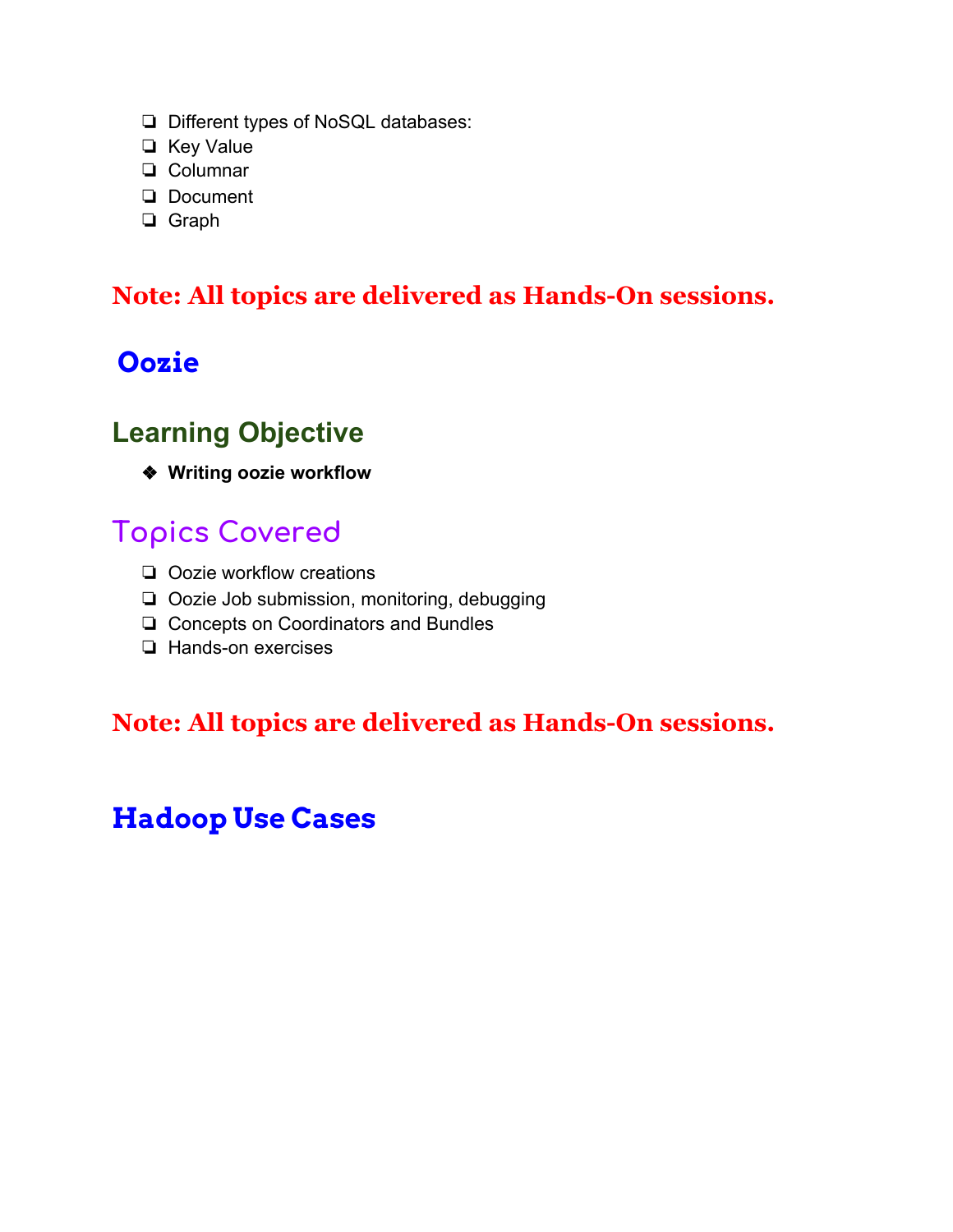## **Spark**

### **Learning Objective**

❖ **Learning Spark basics and architecture**

### **Topics Covered**

- ❏ Introduction, and installing IntelliJ, and Scala
- ❏ Introduction to Apache Spark
- ❏ Spark Basics
- ❏ What's New in Spark 3?

#### **Note: All topics are delivered as Hands-On sessions.**

### **Scala**

### **Learning Objective**

❖ **Learning Scala for spark**

- ❏ Why Scala
- ❏ Scala Installation
- ❏ Get deep insights into the functioning of Scala
- ❏ Execute Pattern Matching in Scala
- ❏ Functional Programming in Scala Closures, Currying, Expressions, Anonymous **Functions**
- ❏ Know the concepts of classes in Scala
- ❏ Object Orientation in Scala Primary, Auxiliary Constructors, Singleton & Companion Objects
- ❏ Traits and Abstract classes in Scala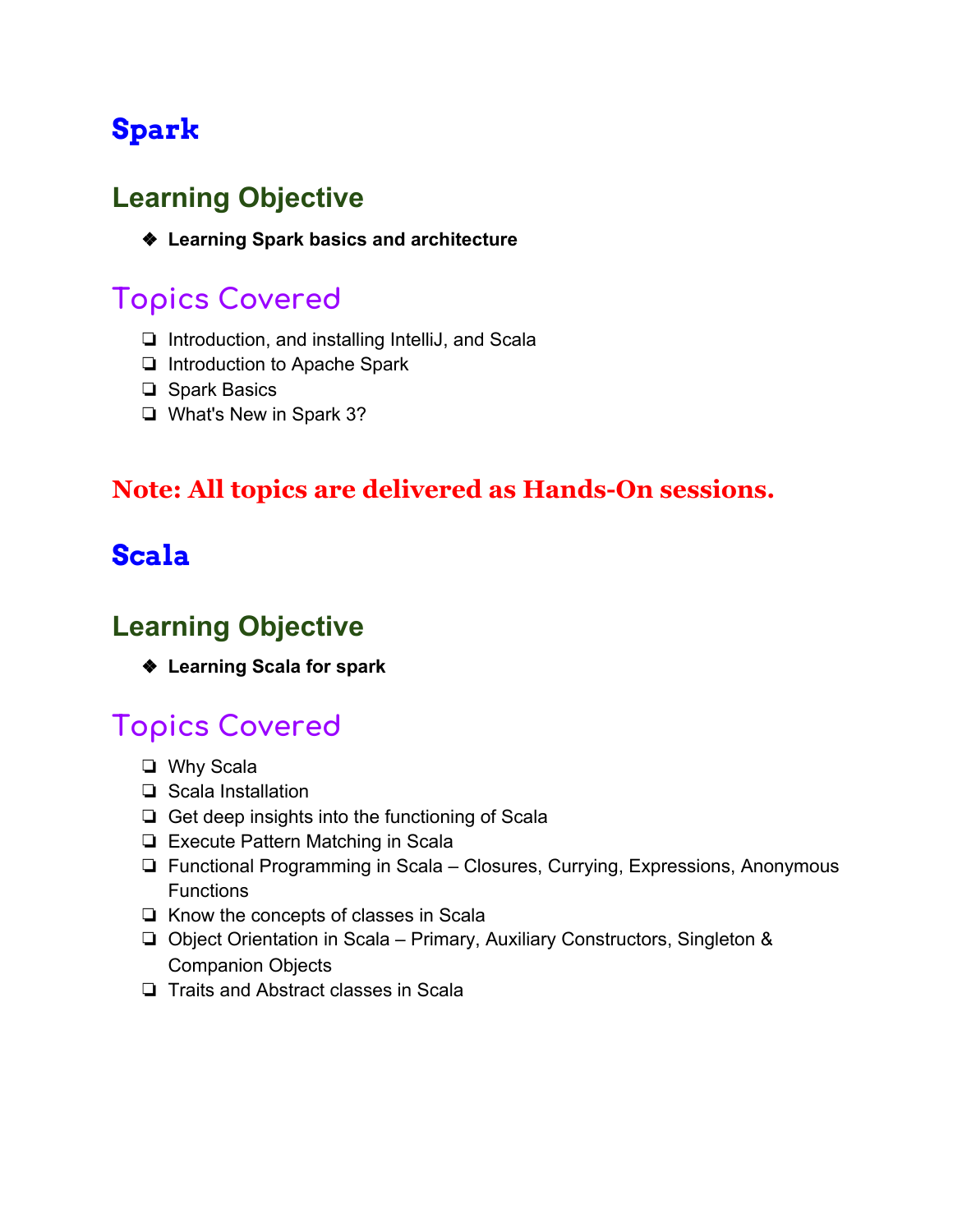### **RDD**

### **Learning Objective**

❖ **Understanding RDD**

### **Topics Covered**

- ❏ The Resilient Distributed Dataset
- ❏ Ratings Histogram Example
- ❏ Spark Internals Key / Value RDD's,
- ❏ Example
- ❏ Filtering RDD's, and the Minimum Temperature by Location Example
- ❏ Counting Word Occurrences using Flatmap()
- ❏ Improving the Word Count Script with Regular Expressions
- ❏ Sorting the Word Count Results
- ❏ Find the Total Amount Spent by Customer

### **SPARK SQL,DATAFRAMES & DATASETS**

### **Learning Objective**

❖ **Understanding SPARK SQL,DATAFRAMES & DATASETS**

- ❏ Introduction to SparkSQL
- ❏ ExampleUsing SparkSQL
- ❏ Using DataSets
- ❏ example using DataSets
- ❏ Ratings Histogram Example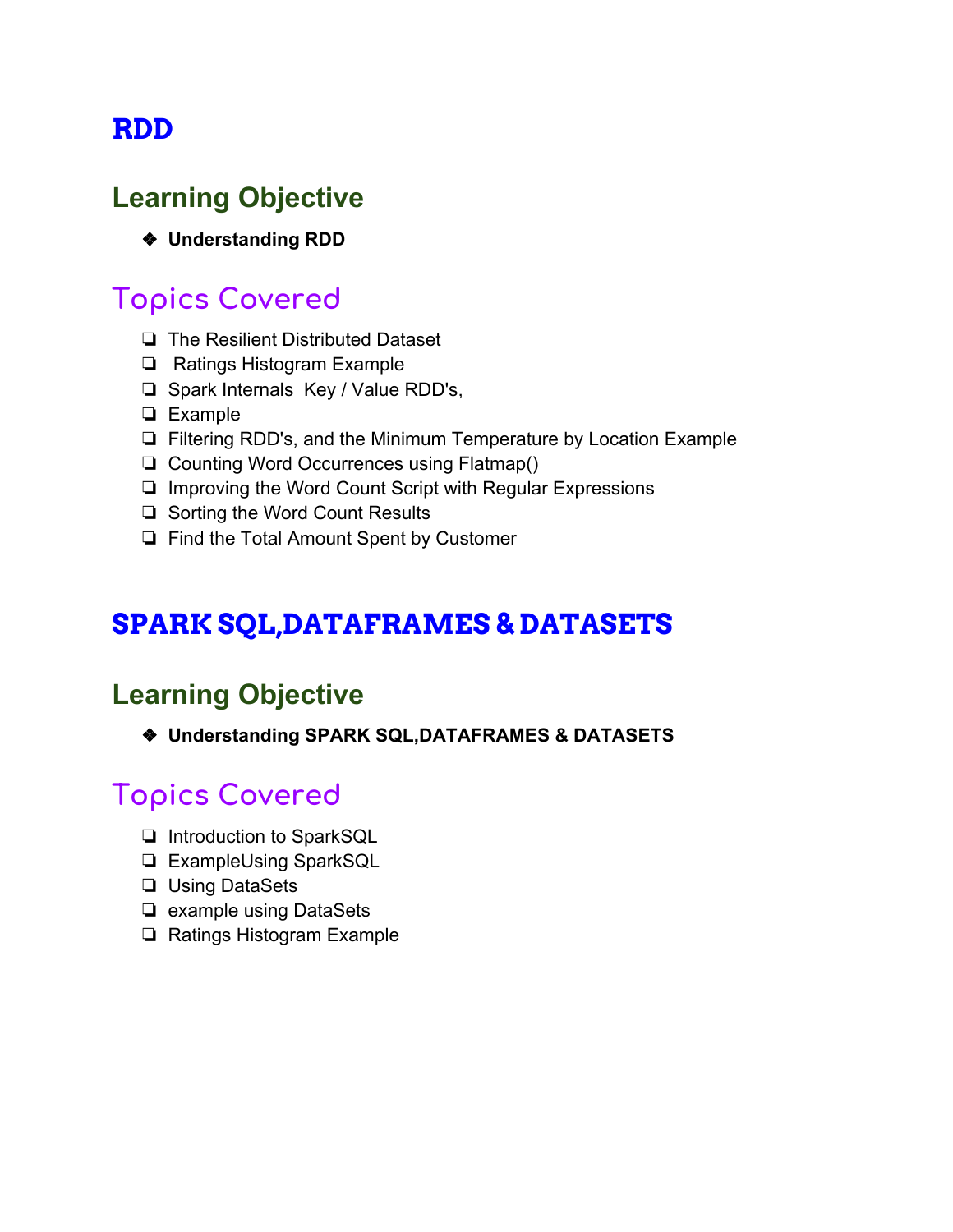### **Running Spark on cluster**

### **Learning Objective**

❖ **Understanding running of spark on cluster**

### **Topics Covered**

- ❏ Using spark-submit to run Spark driver scripts
- ❏ Packaging driver scripts with SBT
- ❏ Package a Script with SBT and Run it Locally with spark-submit
- ❏ Using SBT and spark-submit
- ❏ Introducing Amazon Elastic MapReduce
- ❏ Creating Similar Movies from One Million Ratings on EMR
- ❏ Partitioning
- ❏ Best Practices for Running on a Cluster
- ❏ Troubleshooting, and Managing
- ❏ Dependencies

### **Machine Learning with Spark ML**

### **Learning Objective**

❖ **Learning Machine Learning on Big data**

- ❏ Introducing MLLib
- ❏ Using MLLib to Produce Movie Recommendations
- ❏ Linear Regression with MLLib
- ❏ Running a Linear Regression with Spark
- ❏ Predict Real Estate Values with Decision Trees in Spark